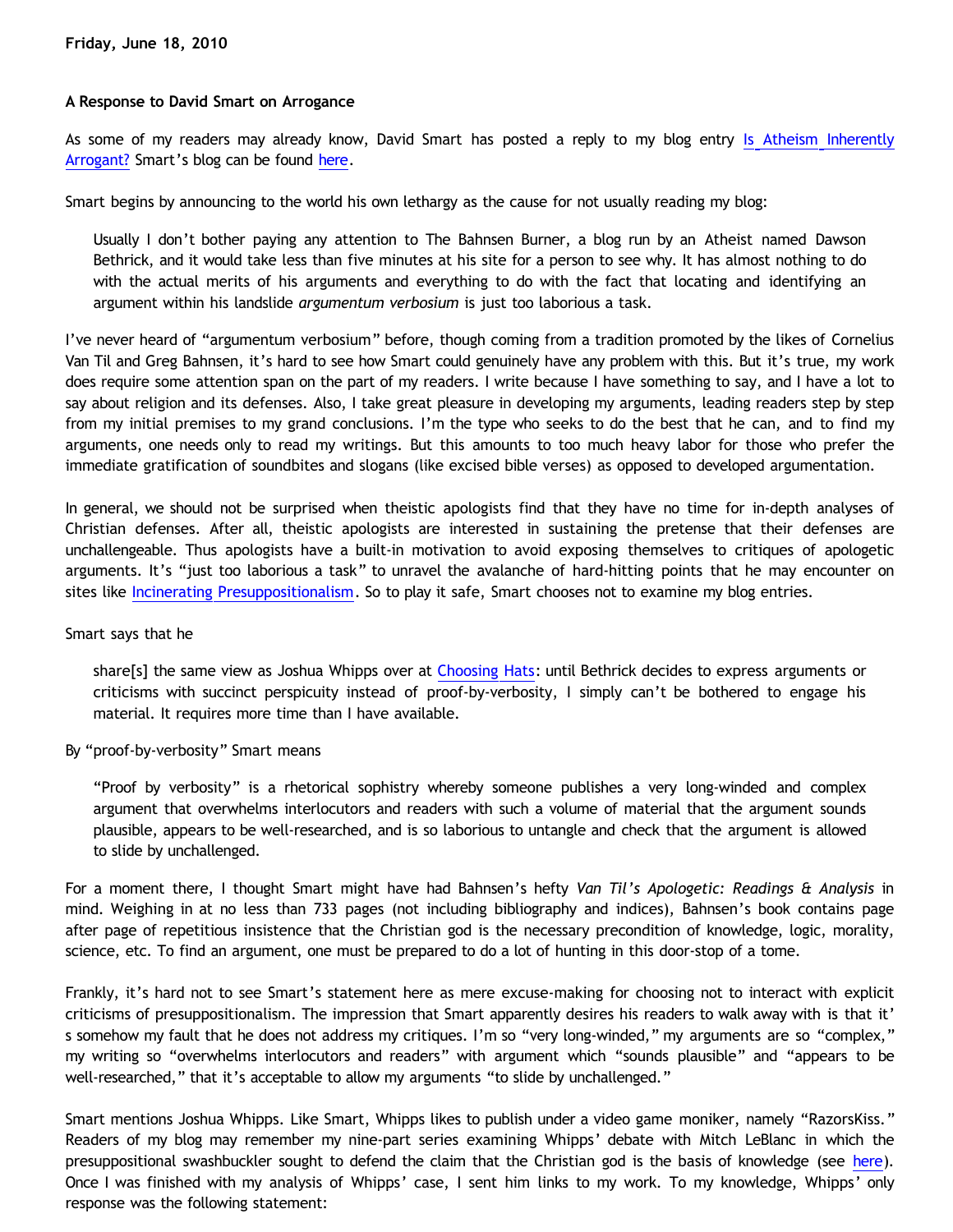Dawson,

While you are quite impressively verbose - I think that the casual reader, upon examination of your mountains of verbiage inspired by this debate will be singularly unimpressed. In fact, it reminded me most strikingly of exactly what my position was. In any position not grounded in the Triune God of Scripture, logical thought just doesn't happen properly. ([Debate Transcript](http://razorskiss.net/2009/08/08/debate-transcript/))

Of course, Whipps would be in error if he's thinking that my target audience is "the causal reader" – i.e., the type who prefers Stephen King novels, tabloid magazines, comic books and the astrology pages. I would not expect such readers to spend the time reading my work, let alone be "impressed." Casual readers typically do not go out of their way to read essays. As for an example of logical thought "just happening," perhaps we're supposed to find it in Whipps' own writings. I have yet to find it.

Where Smart is most in error here is in giving his readers the impression (with expressions like "proof by verbosity") that I use volume of verbiage rather than soundness of argument to establish my verdicts. It is not the case that I do this. Anyone who reads my blog entries should see that I seek to address the issues that occupy my attention thoroughly and comprehensively. I am a natural teacher in this sense: I enjoy taking the time to fully explain my criticisms of Christianity, because I think what I have to say is important. It's certainly important to me. If it's not important to someone else, that does not diminish its importance in my hierarchy of values. It may be that Smart is a poor learner, and thus does not appreciate the effort I put forward in defending my verdicts. But many do. I am constantly receiving message in my e-mail from readers thanking me for my work, a product I labor on and publish free of charge. If Smart has better things to do with his time than to read my blog, that's fine. But this choice does not justify the charge that I seek to overwhelm opponents with "landslide *argumentum verbosium*" and bury them under a debris field of words.

## Smart stated:

The only reason that I am even aware Bethrick had recently tackled my "Arrogance of Atheism" articles is because one of our staff members, Mathew Hamilton, directed me to it. I would have otherwise never known. And so for Hamilton's sake alone I have reviewed Bethrick's piece, shouldering the laborious task of locating and identifying his arguments in order to respond to them. I shall not repeat this endeavour (even though Bethrick will probably be unable to resist carving out an entertaining albeit verbose Chewbacca Defense), as this response will suffice to demonstrate that there is nothing new under the sun when it comes to the bankruptcy of Atheist objections.

What Smart wants everyone to know is that the [Aristophrenium](http://aristophrenium.com/) blog has a "staff." What does a blog need a "staff" for? Are these paid employees? Are they appointed officials? The idea that a blog like Aristophrenium has a "staff" strikes me as utterly pretentious. What do these staffers do? Apparently some of the time they're out on the prowl, looking out for mentions of Aristophrenium on other blog sites. Smart also wants us to know that he did not come and visit my blog and become aware of my response to him on his own. Instead, he has a staffer who found it and reported it back to him. I guess I'm simply too self-reliant to need a "staff" of fellow contributors. The only "staff" I have is a big stick by the door to keep out the rascals. I haven't had to use it yet.

Smart also indicates that he thinks his "response will suffice that there is nothing new under the sun when it comes to the bankruptcy of Atheist objections." Clearly he wants his readers to be confident that what Smart has to say in response to me is enough to put a capper on the discussion. It is his choice if he does not choose to pursue the matter. But that allows me to have the last word. Let's see if he remains true to his promises.

Smart wrote the following paragraph in italics, so I guess he did this because he thought it was something important he wanted to say to me directly:

*And no, Bethrick, our staff will not publish your loquacious tomes in the Comments field to this (or any other) article. Comments must be composed with succinct perspicuity. If you want to do a verbal dump, there is always The Bahnsen Burner—where no one has to see it unless they masochistically want to. I will return to ignoring you, although you are free to continue directing traffic here by writing about our articles.*

Smart is no doubt referring to his blog's tight moderation policies governing comments (they want to screen comments in response to their blog entries before allowing them to be published) and earlier attempts of mine to publish comments on [Aristophrenium](http://aristophrenium.com/) that were censored. This is a common practice on Christian blogs. In spite of their constant calls for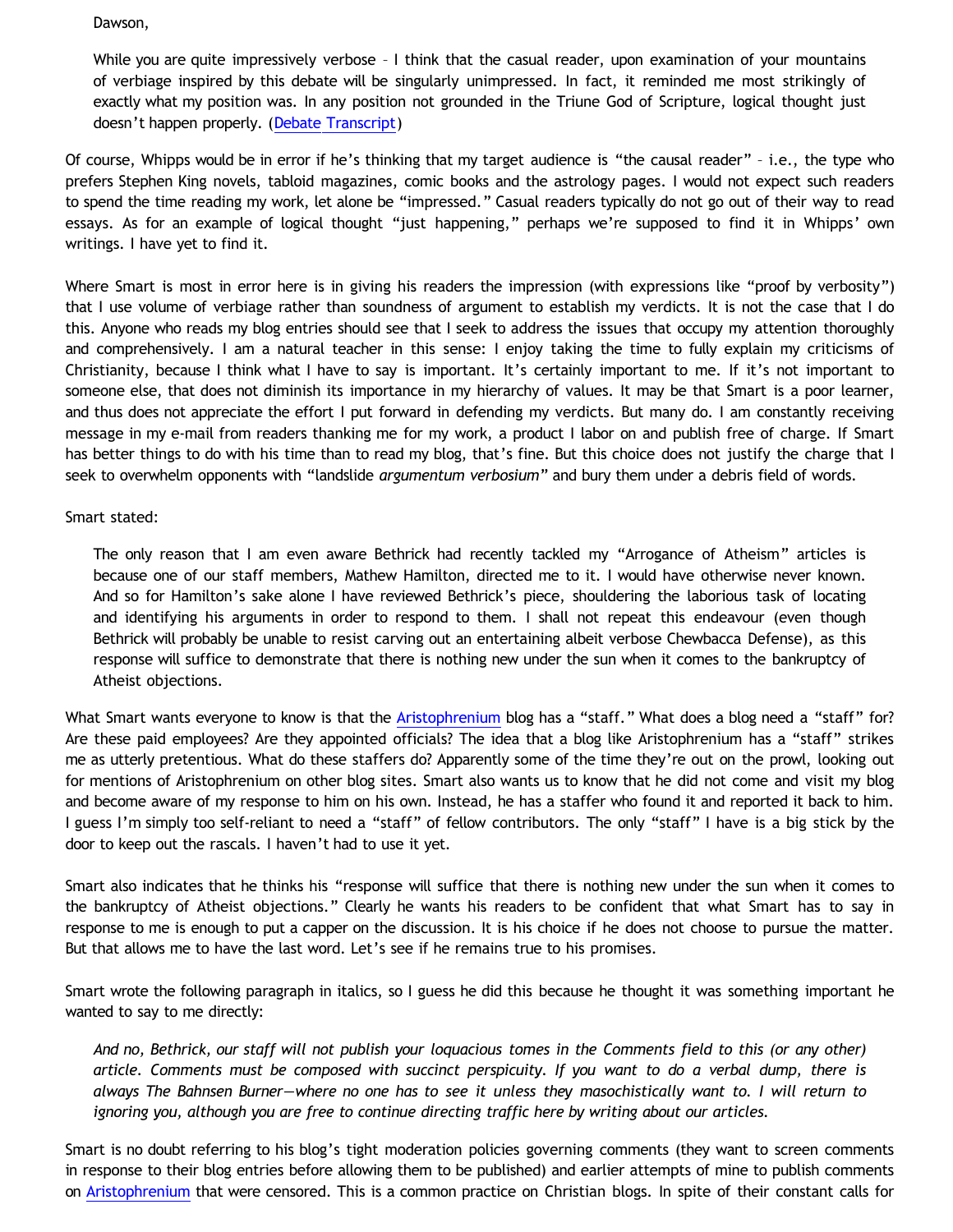debate, debate seems to be the one thing Christian apologists are least prepared for, and their comments policies (among other things) confirm this.

Smart again mentions "succinct perspicuity," but what are the criteria defining this? They are not laid out in his blog's [comments policies.](http://aristophrenium.com/about/comments-policies/) Perhaps it's one of those "we'll let you know" kind of things. That's fine. I have no interest in stooping to meet arbitrary guidelines (and they are arbitrary until they're stated). And Smart is correct: I have my own blog, and anyone is free to read or ignore my blogs at their will. I'm sure that Mathew Hamilton, a member of the Aristophrenium "staff," takes comfort in a fellow staffer insinuating that he has masochistic desires by coming over to my blog and reading one of its entries.

As for directing traffic to [Aristophrenium](http://aristophrenium.com/), I'm more than happy to do so. In fact, not only have I made sure to include links to Smart's blog in my own entries, I've also added a permanent link to [Aristophrenium](http://aristophrenium.com/) from my blog's main page, on the side bar. Something tells me that this will not be reciprocated. (Smart does not even link back to my article when he discusses it, which doesn't seem very beneficial to his readers.)

## **The Straw Man Charge**

One of Smart's more frequently used stock in trade reply to critics is that they are rebutting something other than the argument he has presented. Of course, this accusation presupposes that Smart has presented an argument in the first place.

Smart wrote:

Although Bethrick claims to value the capacity for distinguishing the real world from an imagined one, he nevertheless demonstrates an ironic quixotism in his sophisticated and eloquent attempt at rebutting my piece on the arrogance of Atheism. He takes my argument and builds a straw-filled caricature of it before launching into his rebuttal. For some reason this imagined argument is preferable to the real one; but then if you examine the real argument I presented and compare it to his pretend version, maybe you could see why he made that choice.

I have to admit, I do not recall finding anyw[here](http://aristophrenium.com/ryft/the-ongoing-arrogance-of-atheism/) in Smart's blog entries (see here and [here\)](http://aristophrenium.com/ryft/the-arrogance-of-atheism/) where he laid out an argument which concluded "therefore, the Atheist is arrogant." I did not find a developed inference for this conclusion. In fact, given the titles of his blogs ([The Arrogance of Atheism](http://aristophrenium.com/ryft/the-arrogance-of-atheism/) and [The \(Ongoing\) Arrogance of Atheism](http://aristophrenium.com/ryft/the-ongoing-arrogance-of-atheism/)), Smart seems to be saying that *atheism* is arrogant, while in his papers he's implying that the alleged arrogance in question is occasioned by certain actions made by individual atheists. So he seems not to be sure exactly what he wants to say.

Perhaps Smart did not express his argument with "succinct perspicuity," and thus in attempting to interpret his argument from the under-developed argument that he supposedly did give is prone to resulting in what Smart considers a misrepresentation of his position. Of course, one could safeguard his position against mischaracterization on the part of his opponents by clearly laying out the premises and intended conclusion of the argument he has in mind. But I do not find that Smart has done this.

Also, since it is not clear how I have allegedly misrepresented Smart's original argument, it is not clear how the points of his against which I reacted are the result of my own imagining and "preferable to the real" argument which Smart seems to think he presented. In presenting Smart's position, I quoted Smart's own statements in order to ensure that his position was stated in his own words. If restating Smart's own words is not sufficient to maintain the integrity of the position he's arguing for, what would be?

Smart notes that:

It seems the capacity to distinguish the real from the imagined doesn't necessarily mean the person will prefer the real.

This is true: just because a person can distinguish reality from imagination, it does not always mean that he will. What he needs is a worldview which not only provides an objective basis for distinguishing between the two (and what else could do this but a worldview rooted explicitly and consistently on the primacy of existence?), but also informs a system of values which guides one in choosing the real over the imaginary (such as the Objectivist ethics). Christianity surely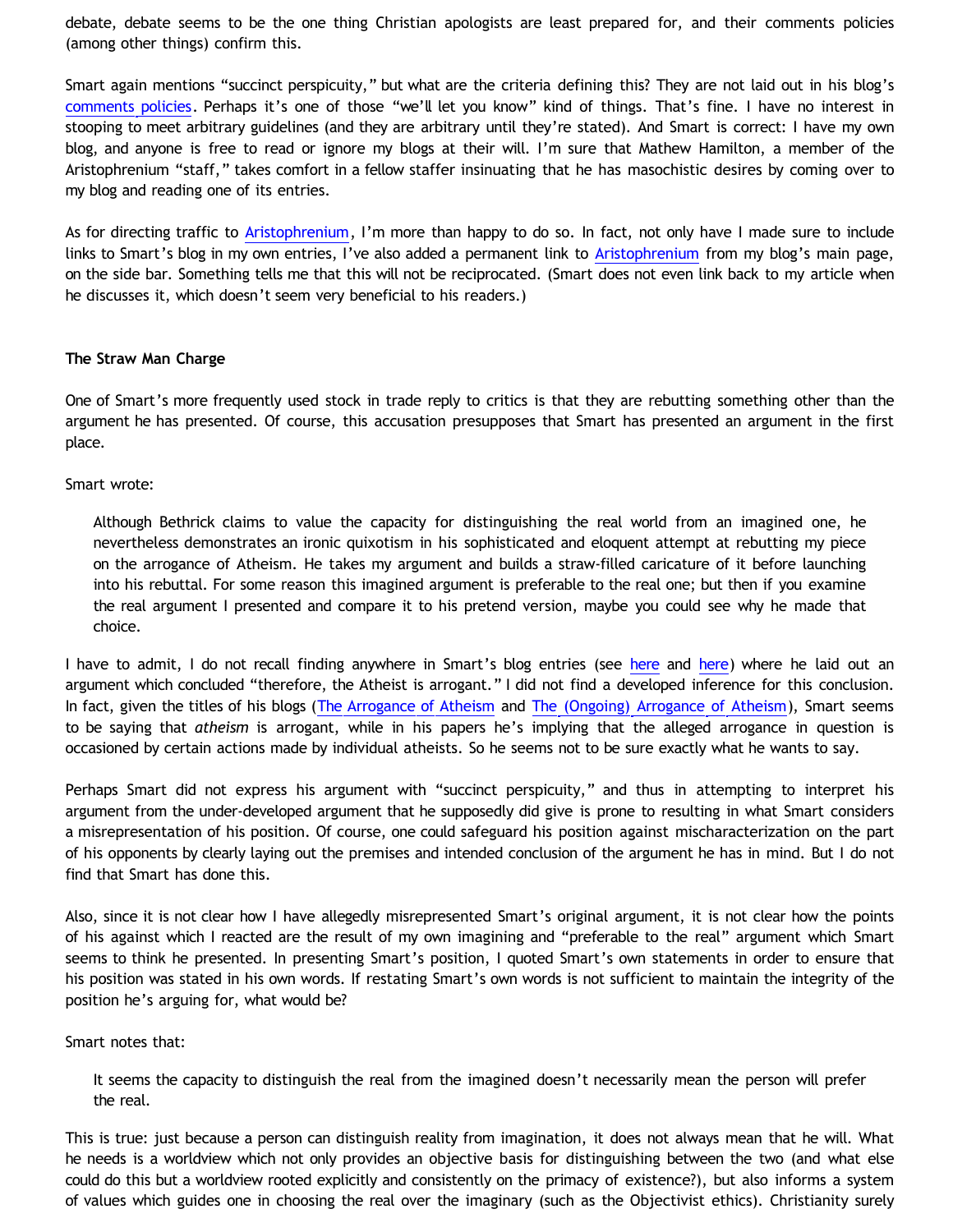does not affirm the primacy of existence as a guiding principle (if theists think I'm wrong here, they could start by pointing to chapter and verse where the bible does this).

Bethrick pretends that the arrogance is found in the Atheist presupposing the truth of his system of thought and expecting the Christian to work within the framework of that system, and then turns to wonder why it is not arrogant when the Christian does the very same thing.

Smart accuses me of pretending here, but where does he quote my own words and show that I am pretending? He doesn' t. That's because I'm not pretending at all anywhere in my blog. On the contrary, I quoted Smart verbatim, stating his " argument" just as he presented it in his blog entry.

Also, it's important to note what I really stated, so that the gist of my point is not lost in Smart's confusion. Smart specifically explained that the "arrogance" of atheism is in play when the atheist "presuppose[s] the truth of his system of thought and expect[s] the Christian to work within the framework of that system," and then stated that "this criticism applies only to those Atheist *responses* which deny for the Christian the very principle the Atheist allows for himself."

It is because Smart says that his criticism "applies \*only\* to those Atheist *responses*…" that I inferred him to be saying that his criticism does not apply to Christian responses which do essentially the same thing. The way Smart's "argument " reads, it's arrogant when the atheist does this, but not when the Christian does this. Smart has not corrected this by saying something to the effect of, "yeah, it would be arrogant if the Christian did essentially the same thing." Instead, he simply accuses me of straw-manning his argument, which he did not lay out with "succinct perspicuity." Indeed, that' s what Smart himself is telling us when quoting his own statements results in misrepresentation.

In response to my point, Smart exclaims:

Of course, that's not even close to what my argument said.

Perhaps what Smart's "argument said" and what Smart himself wrote are distinct from one another. I quoted Smart's very words, which were explicitly exclusionary in nature ("this criticism applies \*only\* to those Atheist *responses*…"). If what Smart presented was not his argument, then he must be holding it close to his chest for some reason. I'm reacting to what Smart wrote, whether or not it was his intended argument.

Smart then tried to clarify his argument, perhaps for the record:

The "arrogance of atheism" is manifest by those Atheists who presuppose the truth of their system of thought and expect the Christian to work within the framework of that system, all the while denying for the Christian the inverse thereof because the only presuppositions the Atheist permits in the field of debate are his own. Again, the issue is not about Atheists insisting that theistic claims be supported, but rather how they insist those claims get supported.

But notice that in his blog entry, Smart stated that his "this criticism applies only to those Atheist *responses* which \*deny\* for the Christian the very principle the Atheist allows for himself." But I think I was very clear on this in my [original response to Smart](http://bahnsenburner.blogspot.com/2010/06/is-atheism-inherently-arrogant.html): I for one do not deny for the Christian the very principle which I allow for myself. That principle is the recognition of the fact that there is a fundamental distinction between what is real and what is merely imaginary. Indeed, I would expect all adult thinkers to recognize and observe this distinction in their world view. So if the arrogance is occasioned in "denying" for the Christian the very principle which I allow for myself, what principle am I allowing for myself that I'm denying for the Christian? Blank out.

Now Smart says that the "arrogance of atheism" is "manifest by those Atheists who presuppose the truth of that system of thought and expect the Christian to work within the framework of that system," but this seems to be the reverse of what he had earlier characterized as the essence of the "arrogance of atheism." Where before an atheist is being arrogant if he *denies* for the Christian the very principle which he allows for himself (for instance, in my case, the principle which explicitly recognizes that there is a fundamental distinction between the real and the imaginary), now the arrogance is occasioned if I expect the Christian to "work within the framework of that system" which is premised upon this principle. Translated, Smart's claim seems to be that I'm arrogant for denying the Christian this principle, and also for expecting him to abide by it.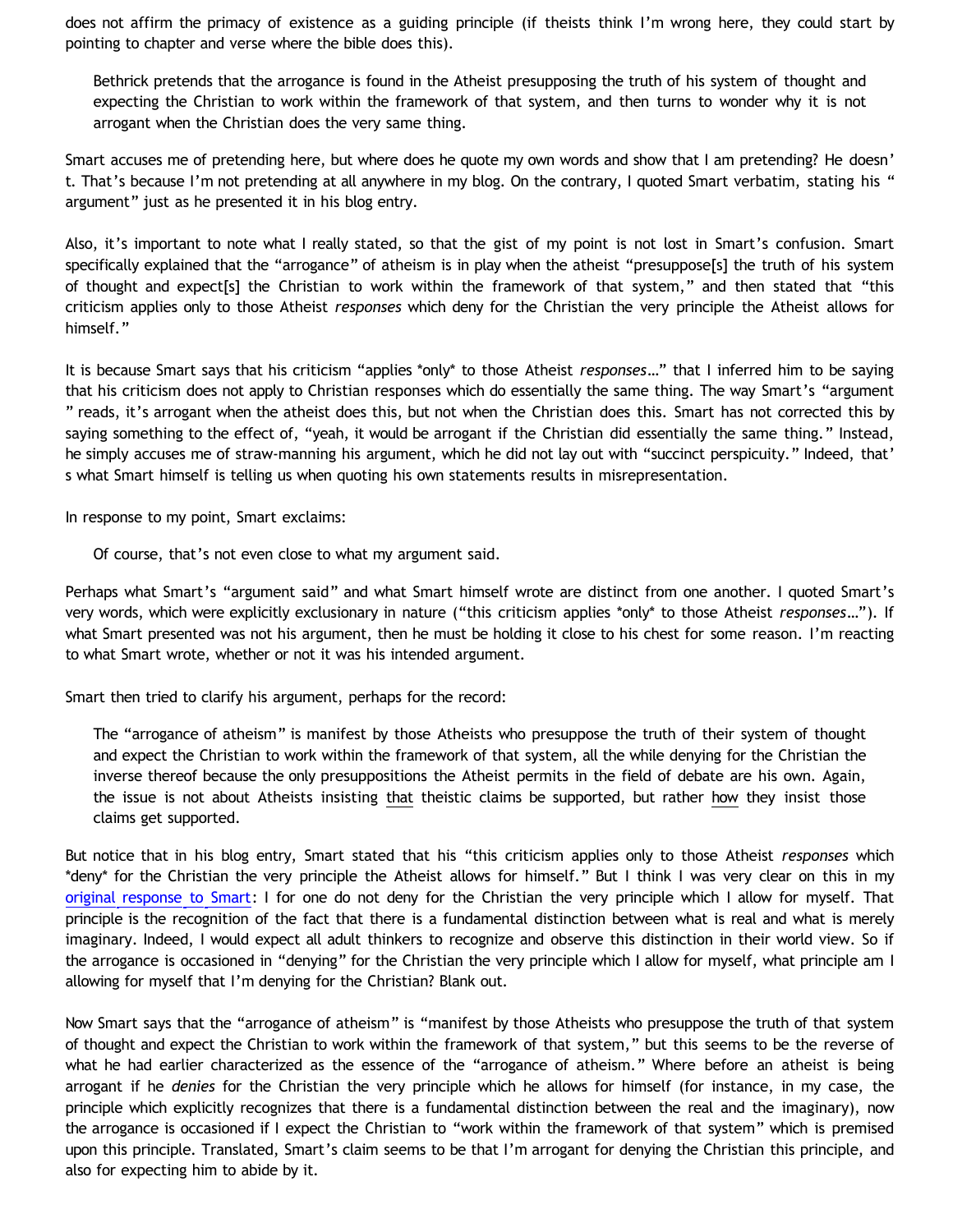Smart follows this up with the added criterion of having this expectation "while denying for the Christian the inverse thereof because the only presuppositions the Atheist permis in the field of debate are his own." But if the principle in question is the explicitly recognition that there is a fundamental distinction between the real and the imaginary, as I pointed out in [my original response to Smart](http://bahnsenburner.blogspot.com/2010/06/is-atheism-inherently-arrogant.html), what's the problem? Smart himself stated "both Bethrick and I recognize that some things are real and other things are imaginary," so if Smart recognizes this distinction, why is it "arrogant" for me to expect him to observe this principle in his theistic defenses? We will find below why Smart's own handling of this matter is itself entirely inadmissible on the very grounds that there is a fundamental distinction between the real and the imaginary.

## Smart continues, stating:

Where the Atheist errs is when he demands that Christians support their view using the presuppositions and epistemological criteria of the Atheist's world view, an error that is readily apparent if the Atheist gave it a moment's thought: he should consider trying to support his world view using the presuppositions and epistemological criteria of the Christian world view (e.g., the normative role of Scriptures in both metaphysics and epistemology). "But such a system inherently precludes an atheistic world view," he might protest. Indeed, and so perhaps the point begins to sink in? We can hope.

While I have heard of Christian atheists, it appears that Smart believes that theism is the only interpretation possible if one builds on "the normative role of Scriptures in both metaphysics and epistemology." But this misses the essence of the point which I raised. My point was that, since the Christian worldview is ultimately premised on the primacy of consciousness (which I have shown repeatedly in the writings of my blog), the essential principle governing the Christian worldview is certainly more fundamental than the notion that the "Scriptures" have some normative role in metaphysics and epistemology. The notions of "Scriptures" and "normativity" in both metaphysics and epistemology are not irreducible; whatever one's position on either matter stems from the orientation assumed between subject and object, i.e., the issue of metaphysical primacy. One could not suppose that the Christian bible, for instance, had any valid significance in metaphysics and epistemology if one did not *first* accept – even if only implicitly – the primacy of consciousness. Likewise, if one accepts and maintains fidelity to the primacy of existence, he would never come to the conclusion that the bible has anything worthwhile to say on either metaphysics or epistemology. Theists accept the primacy of consciousness before they accept the "Scriptures" as their guide in life, both logically and chronologically.

# **Epistemological Indecency: Presupposing the Imaginary is Real**

# Smart wrote:

Bethrick himself might object on a slightly different point: "But the Christian's system of thought allows for an imaginary X as if it were real," forgetting that X is imaginary *only by the presuppositions and criteria he employs!*

Smart alleges that I have "forgotten" that "X is imaginary *only*" on the basis of those "presuppositions and criteria" which I employ. But I haven't "forgotten" this. I *reject* this claim. And I reject it because it's patently not true, as I shall explain.

First notice that Smart does not provide an argument for the supposition underlying his allegation against me, namely that something is imaginary *only if* certain "presuppositions and criteria" are employed. This is clearly false: if something is imaginary, it is imaginary *regardless* of what "presuppositions and criteria" one may happen to use. That' s what the primacy of existence tells us: the imaginary does not become real simply because one adopts those " presuppositions and criteria" according to which one *believes* it is real. If something is imaginary, it's imaginary whether or not anyone thinks, feels, wishes, worries or presupposes that it is otherwise. One's conscious attitudes do not have the power to turn the imaginary into reality. The reason why Smart thinks that something is either real or imaginary depending on the "presuppositions and criteria" one employs, is because his worldview systematically *blurs* the distinction between the real and the imaginary. It accomplishes this by cultivating an image of fear in the mind of the believer that, once it's taken root, is very difficult to shake. Once its unstated premises are accepted, this fear becomes the believer's epistemological starting point. As Proverbs 1:7 puts it with the kind of "succinct perspicuity" which Smart himself should admire, "The fear of the LORD is the beginning of knowledge." An emotional reaction is the foundation of the believer's knowledge.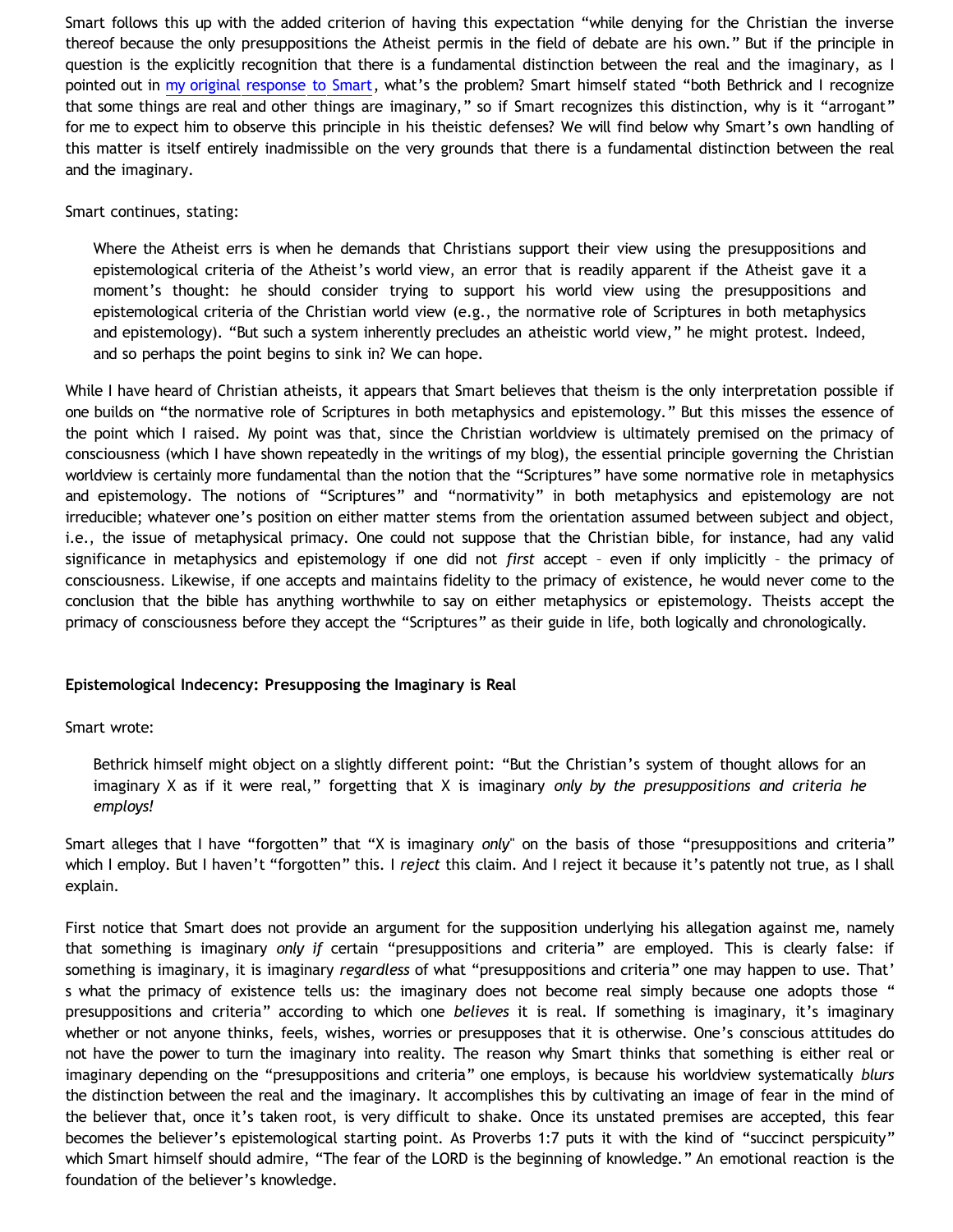Smart's point here clearly shows that he assumes the primacy of consciousness without realizing it. The primacy of consciousness is so taken for granted that it goes without saying, lurking at the lowest strata of his thought process, well below the radar of his own presuppositional detection skills. Smart takes it as self-evident that one's beliefs essentially *shape* reality, that something is either real or imaginary depending on what assumptions lie at the basis of his view of the world. In other words, *the contents of one consciousness determine whether or not something is either real or imaginary*. There is no *objective* way to validate what is essentially a subjective premise: the view that reality conforms to one's conscious intentions, just as it is supposed to do in the case of the Christian god's desires and commands.

So it should not come as a surprise that Smart does not provide an argument to support his view that "X is imaginary *only by the presuppositions and criteria [one] employs*." There is certainly no *good* argument for supposing this, for a good argument must at minimum cohere with the primacy of existence, the very principle which Smart's presupposition seeks to thwart.

That Smart takes the primacy of consciousness for granted is evident in his projection that I have "forgotten" to apply it in my analysis. But that's one of the chief points that I was drawing attention to in my [initial reply to Smart:](http://bahnsenburner.blogspot.com/2010/06/is-atheism-inherently-arrogant.html) I reject the primacy of consciousness, the ground-level premise of the Christian worldview.

Smart sought to make a clarification:

The issue is not about distinguishing between the real and the imaginary—both Bethrick and I recognize that some things are real and other things are imaginary, after all—but about the criteria employed in making that distinction.

Smart affirms that he distinguishes between the real and the imaginary. I'm sure he does. That's why I had written:

Theists observe the fundamental distinction between what is real and what they imagine in so many areas of their lives, such as when they get out of bed in the morning, consume breakfast cereal, dress themselves, drive their vehicles to work (if they work), tally their monthly bills, balance their bank accounts, walk across their yard, etc.

The problem is that theists do not observe the distinction between the real and the imaginary *consistently*, as a matter of *principle*. For when it comes to their religious fictions, they think that what they can *only* imagine (e.g., "God") is real. This is endemic to the theistic worldview. The teachings of the bible, for instance, do not provide believers with any stable guide for distinguishing the real from the imaginary, and in fact never explain what lies at the root of that distinction. In places where imagination is mentioned, the fact that there is a distinction between reality and imagination is certainly assumed (primarily on the part of the reader), but it is never explored or explained, so that the believer does not get a full understanding of this distinction as a fundamental of his worldview. And as I have already noted (see [here](http://bahnsenburner.blogspot.com/2010/05/imaginative-nature-of-christian-theism.html)), there are many good reasons to suppose that Christian god-belief has an imaginative basis.

Unfortunately for their own faith commitments, when believers do affirm that the imaginary is not real, they are in fact *borrowing* from a non-Christian worldview, one which explicitly recognizes the fact that the imaginary is not real and which contextually supports that understanding by grounding it in the primacy of existence. The bible does not make an issue of this, nor does it make any explicit statements on the issue of metaphysical primacy (the relationship between the subject of consciousness and its objects). Furthermore, if Smart or any other Christian thinks the bible does address this matter, I'd invite them to show us where it does. Above we've already seen how implicitly Smart takes the primacy of consciousness for granted in his own rationalizations.

Since Smart raised the issue of "the criteria employed in making that distinction" in his blog [Arrogance of Atheism:](http://aristophrenium.com/ryft/arrogance-of-atheism-dawson-bethrick/) [Dawson Bethrick](http://aristophrenium.com/ryft/arrogance-of-atheism-dawson-bethrick/), one of Smart's readers who posts under the moniker Tavarish, asked the following question:

How do you decide what is real and what is not?

Smart's response to this was if anything evasive:

Neither Bethrick's article nor mine stated the method by which we distinguish fact from fantasy-because that's simply not relevant to the question at hand. Against his polemic sophistry in stating that he makes such distinctions, I pointed out that Christians do so likewise and then redirected attention back to the question at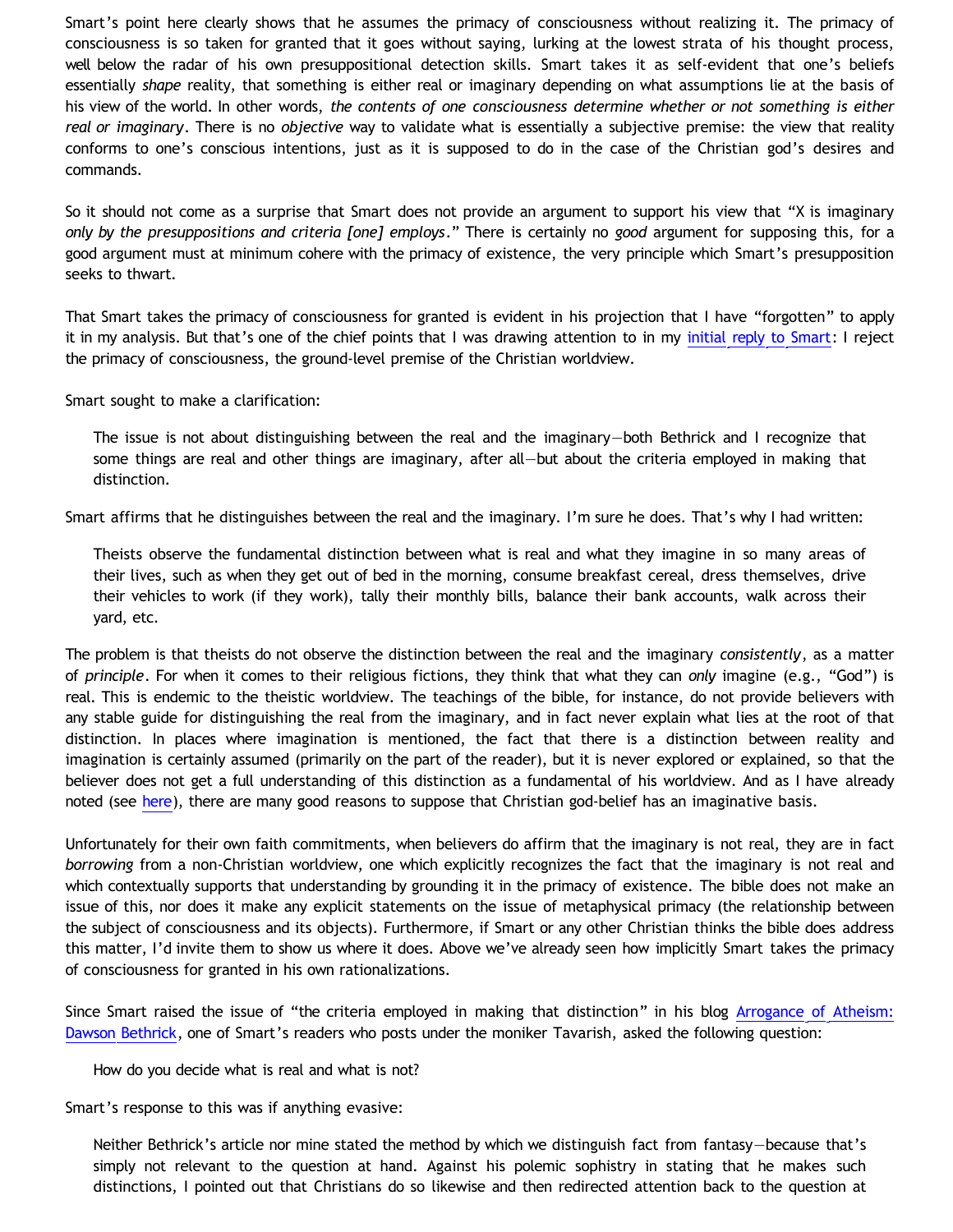hand: the arrogance of atheists who shove their beliefs down other people's throats (e.g., when they fault a Christian for affirming some imaginary X, it is 'imaginary' only by the presuppositions and criteria they employ, which their claim merely begs against the Christian).

To date, Smart has not addressed this question. Rather, Smart is more interested in charging "arrogance" against atheists "who shove their beliefs down other people's throats." Below I will identify a few reasons for supposing that Christians are far more arrogant than any atheist given the measuring stick that Smart uses in identifying instances of arrogance.

It is also noteworthy that, in his response to Tavarish, Smart re-affirms the view that something is "'imaginary' only by the presuppositions and criteria" which one happens to employ, not because something actually is imaginary. Smart clearly thinks that whether or not something is imaginary depends on what someone might happen to think, not on whether or not something is *in fact* imaginary. So the analysis of Smart's statements that I give above is not mistaken.

In the main entry of his blog, Smart stated:

Under both his view and mine, some things are just not real, while other things plainly are real. How do we decide? There's the rub—which so many Atheists, like Bethrick here, simply will not grasp.

Smart is apparently saying that I do not grasp how one can distinguish between what is real and what is merely imaginary, but provides no support for this wholly untrue allegation. Either that, or he's trying to say that I do not appreciate the differences between the Christian worldview and Objectivism on the matter. But I do. In fact, I have made it a centerpiece in my critique of Christianity. I invite Smart to answer the [numerous reasons](http://bahnsenburner.blogspot.com/2010/05/imaginative-nature-of-christian-theism.html) that I give for inferring that the Christian god is imaginary. So far, neither Smart nor any other Christian has addressed these concerns.

Again, notice that Smart gives no indication of the process which Christianity might recommend (if it did recommend one) for distinguishing between the real and the imaginary. No doubt, if called to do so, Christians would appeal to their god. In the context of a debate such as this, this would simply beg the question: it would assume the reality of one of the very things in question. A Muslim could likewise appeal to Allah as providing the guide for distinguishing between what is real and what is imaginary. I could appeal to Blarko, which I know is imaginary. Appealing to some invisible magic being only presents itself as a case in point.

So our curiosity as to how Smart would recommend an individual on the issue of reliably distinguishing between what is real and what is imaginary, remains unquenched.

# **The Arrogance of Christianity**

If shoving one's beliefs down other people's throats is a mark of arrogance, which is the very measuring stick that Smart employs in determining whether or not atheists are arrogant, then Christianity takes the Grand Prize here. Atheists do not cram people into auditoria from birth through adulthood every Sunday to preach at them, terrorize them with fantasies of eternal peril, shame them with displays of public humiliation and coerce them by means of a community of surveillance. This is a Christian institution, known as "the church," and without this instrument of aggressive propagandizing, how would Christianity have survived? Atheists aren't the ones who stand on street corners shouting out bible verses to passers-by, telling them they'll be condemned for all eternity if they don't "submit," or come to people's homes and knock on their doors to tell them about the "good news" of a father who stood by while his son was tortured and crucified. I've never had an atheist come knocking on my door and tell me that the bible is bunk. Quite the opposite has taken place, and many a bible-thumper have tried this (though they tend to quickly leave after I' ve had a chance to ask a few questions, such as how one call a father "loving" when he stands by while his son is being tortured and crucified).

So if shoving beliefs down other people's throats is the metric by which Smart measures arrogance, how could he at all be complaining about atheists? Smart may want to consider the words attributed to his own savior in Matthew 7:3:

Why do you look at the speck of sawdust in your brother's eye and pay no attention to the plank in your own eye?

Or is it simply too difficult for Smart to resist ignoring Christianity's built-in arrogance while straining at the arrogance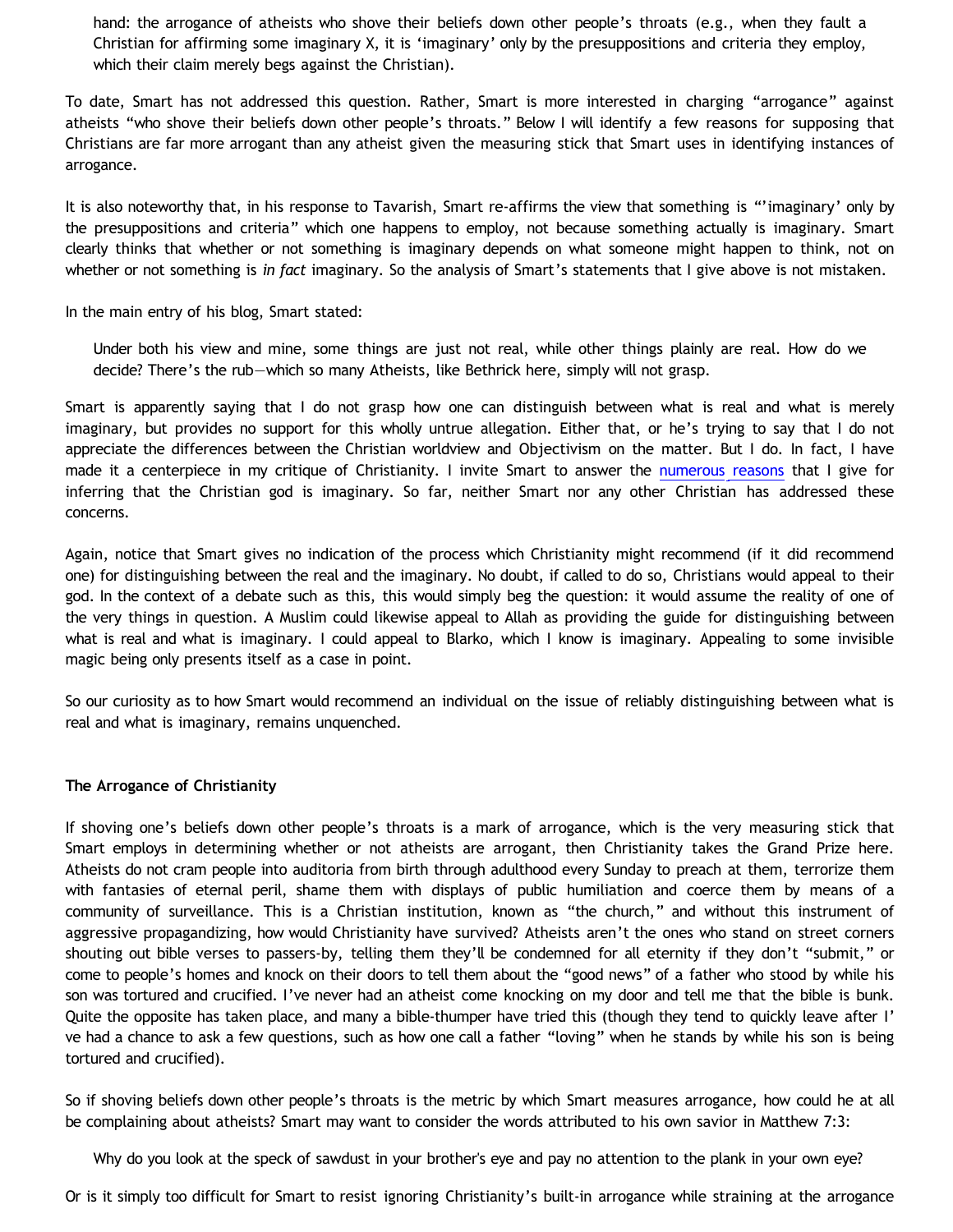he projects onto non-believers and their consistency in their non-belief? Believers are encouraged by their worldview to be actively engaged in across-the-board evangelism, seeking new recruits (cf. Mk. 16:15) and ensuring that one's children grow up in the faith (Pr. 22:6). If that's not a form of shoving beliefs down people's throats, I don't see how Smart could find atheists guilty of arrogance by doing what he finds apologetically inconvenient. In all seriousness, Smart's charge of arrogance against atheists is analogous to a fleet of oil tankers condemning an inflatable life-preserver for displacing too much water.

## **The Two-Camps Diversion**

It is common for those who find a need to ignore the 800 lb. gorilla in the middle of the room to draw attention to non-essentials, hoping that the big hairy beast isn't noticed. To ensure that we don't notice the built-in arrogance of Christianity's insatiable hunger for converts, Smart puts the spotlight on what in his mind distinguishes two major apologetic methods, a non-essential if there ever were one:

When it comes to Christian apologetics, there are basically two camps: on the one hand is evidentialism, and presuppositionalism on the other. *Please notice that neither of these two systems deny the Atheist his presuppositions and epistemological criteria!* (To charge either with the arrogance I speak of requires ignoring the facts.)

This of course suggests that arrogance can only be occasioned if one disallows his opponent from using the " presuppositions and epistemological criteria" of his own system. I would suggest that we not accept this assumption quite so readily. This is not even Smart's own measuring stick. Smart himself attributes arrogance to the practice of shoving one's beliefs down someone else's throats.

Moreover, it's hard to see how one could disallow someone from employing the method of his own system. A Christian apologist may appeal to the bible as "evidence" supporting his claims, and his atheist opponent may cite this as invalid, fallacious or inadequate to the task. But his doing so does not disallow the theist from using his criteria of choice. Nor is it an instance of forcibly "shov[ing] their beliefs down other people's throats" (as Smart [puts it\)](http://aristophrenium.com/ryft/the-arrogance-of-atheism/). Again, it seems to fall short of Smart's own measuring stick.

What is important to note is the fact that, even if the atheist finds fault with the theist's criteria, *this does not prevent the theist from using it*. Indeed, how often do Christian apologists continue to rely on the same arguments after they've been soundly defeated?

Take for example Christian apologist Chris Bolt. On the issue of induction, I have proven not only that Christianity fails to provide an "account for" inductive generalization, but also that Christianity undermines inductive reasoning while showing how Objectivism provides an objective basis for induction (see [here](http://katholon.com/Bolts-Pile-of-Knapp.htm)). Bolt has not answered any of my points on this matter, and yet he still continues to claim that Christianity is the only worldview which "accounts for" induction. By showing that his criteria are false and even counter-productive to the task for which they are presented, have I disallowed Bolt from continuing to use those criteria? Obviously not. Bolt can still do what he chooses, even if that means relying on refuted premises. If apologists want debates, and then after having debates in which their arguments have been defeated, they still continue attempting to pass off those arguments as sound arguments, isn't that at least a little arrogant? They're essentially telling us by their actions that they're above the facts, that they're above reason and logic, that they're above truth. How is that not arrogant?

Indeed, one could reasonably say that atheists often do precisely what Smart claims his apologetic methods do: invite the believer to employ his criteria in the (rather unchallenging) task of showing that those criteria are self-defeating. The atheist is under no obligation to accept the believer's criteria; and, as we've seen, by not accepting those criteria the atheist is not denying the theist from being able to use them; theists tend to use them again and again, well after they've been shown to be untenable.

Moreover, when I've engaged believers in debate (those few who have sought to challenge my position), I do not stipulate that they must use my criteria and only my criteria. I simply point out that they are already using my criteria in many areas of their life and that their theistic beliefs and arguments are inconsistent with what they implicitly already know to be true. Typically it is theists who seek to control the debate, setting guidelines and minimum requirements (such as Smart's "succinct perspicuity"), and often flee debate once it's underway for unexplained reasons.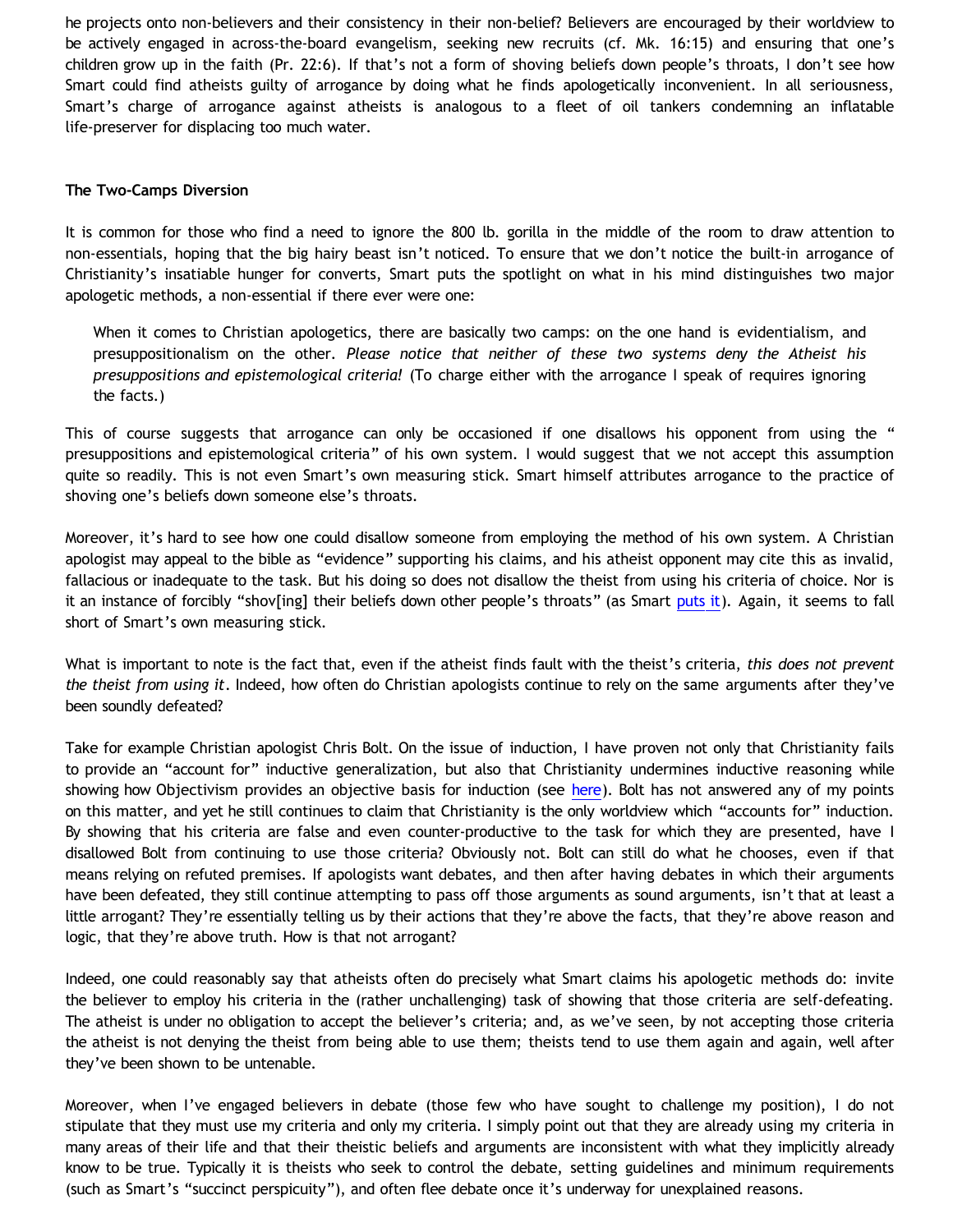As we saw above, the implicit arrogance of theism is built-in, even before one gets to apologetic defenses. The arrogance of theism is rooted in its inherent parasitical infatuation with the unearned, both spiritual and epistemological. The Christian claims to have a knowledge which he has not earned, a salvation which he acknowledges cannot be earned, a divine favor which no one could earn, and a position of superiority which is unearned. It is from this artificial self-inflation that the believer is encouraged to look down on others, endeavoring however selectively to conceal the condescending attitude behind a feigned euphoric calm that is intended to give the impression of a "peace… which passeth all understanding" (Phil. 4:7). Some pull it off better than others. The deep-seated insecurity fostered by a faked sense of self-worth creates in the believer an insatiable need to live in the minds of others, like a shmoo that senses its own character deficiencies and seeks to absorb its content from those closest in proximity. It never works so it never satisfies, while producing the effect of feeding a hunger that can never be sated. And it can never be sated because it is premised on the desire to control others, and there will always be others who are not under one's control.

t is in apologetics where theists put their arrogance on display, holding in contempt those who dare to defy the imaginary deity which they enshrine in their carefully managed imaginations. The arrogance in this context is expressed in the presumption that merely believing in a deity grants one the privilege of compelling other human beings to submit, and condemning those who do not submit and obey, all the while pretending that the condemnation issues from a supernatural source.

Also, don't forget that theistic apologists appoint themselves as the authoritative spokesmen for the creator and ruler of the universe. They posture themselves as "knowing the will of God" and enjoying the position of being able to speak for it. What could be more arrogant than this?

Indeed, it seems hard for David Smart to contain his own arrogance. On explaining the meaning of his blog's name, " *Aristophrenium*," Smart makes the following statement (I take it that Smart wrote this statement himself):

The term was coined by Ryft [i.e., David Smart himself] from an archaic word 'aristophrenia', which describes the condition of having a superior intellect (Chris Aldrich, *The Aldrich Dictionary of Phobias and Other Word Families*, p. 236). Ryft coined the term 'aristophrenium' to describe an arena where thoughtful and intelligent ideas can be shared and critically engaged, far above the clamor of superficial rhetoric and inane caricatures. (The Aristophrenium's [About page\)](http://aristophrenium.com/about/)

Clearly Smart must think he possesses "a superior intellect," no doubt superior to all the rest of us thinking mortals (otherwise we'd all be believers too, and invited to be part of the "staff" at [Aristophrenium\)](http://aristophrenium.com/).

## **Smart's Arbitrary Nitpicking**

#### Smart wrote:

"If I may make a few observations," Bethrick said, "let me state the following." It was ironic, then, to notice that what followed did not contain one single observation. *Not a single one*. He issued a long series of vituperative assertions about the motivations and feelings of the theist, informed by nothing but Bethrick's own prejudices. He presumes to disclose "the real cause" behind my "choice to accuse an atheist of arrogance," which he so charitably identifies as "a deep-seated resentment of the atheist's certainty," that I envy the Atheist who knows that God is nothing more than "a frightening concoction of the imagination"—and on and on. "The real agenda behind the charge of arrogance is much simpler," he suspects. "It is to smear and discredit non-believers." The reader might note that there is *not one single observation contained in any of this*.

Apparently Smart would prefer to quibble over what constitutes an observation than to explore the issue of how the distinction between the real and the imaginary can be objectively grasped. I think this says a lot, particularly about Smart.

Here is what I stated:

I've often suspected that the real cause behind a theist's choice to accuse an atheist of arrogance stems from a deep-seated resentment of the atheist's *certainty*, whether the atheist really is certain or the theist simply imagines that he is. The atheist should bear in mind the fact that he is essentially a spoilsport for the theist,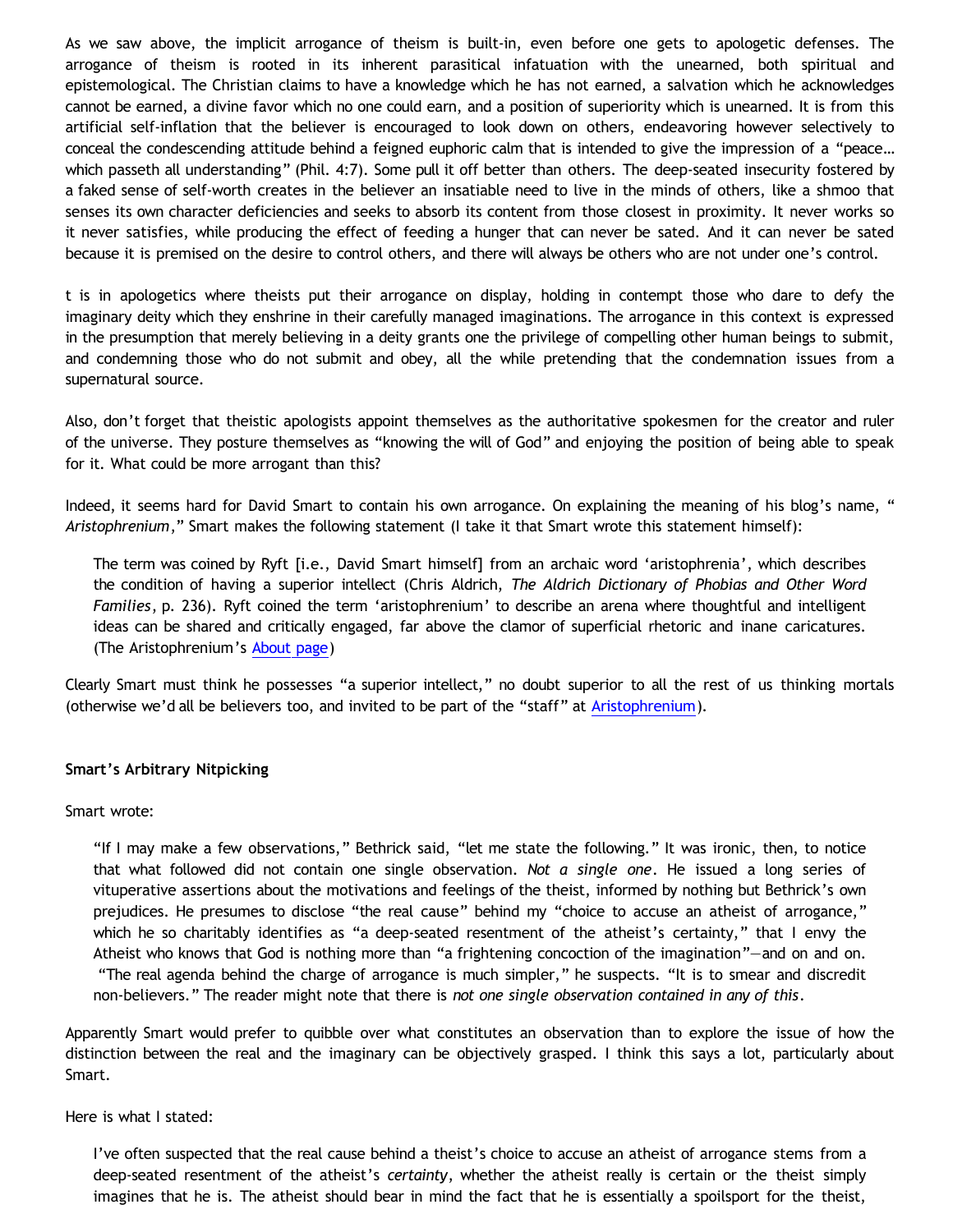and that his mere existence as an atheist serves as a constant reminder to believers that not everyone on "God' s green earth" has obsequiously surrendered his mind to a frightening concoction of the imagination, and this spawns a sense of private envy in the mind of the believer: he wishes that he had the spiritual courage that it takes to distinguish between the real and the imaginary on a consistent basis and stand up to the arbitrary claims of religion, just as many non-believers do. But he lacks such courage and thus resents those who do.

As confirmation of this analysis, notice how often theists insist that there really are no atheists, that atheism is an impossible alternative to theism, and that, if anything, agnosticism is the rightful category of self-professing atheists. Many have misconstrued agnosticism as essentially equivalent to non-belief. But this is mistaken. Agnosticism is the view that certainty on a given matter is unachievable. It does not have to be in the context of theism, but in the context of theism agnosticism would be the view that no one can be sure whether or not a god exists. An agnostic can be a theist just as he could be an atheist; he could believe that there is a god, or he could disbelieve that there is a god. The agnostic is one who takes issue with a position of certainty on the matter. Such persons tend to be more inclined to succumbing to Pascal's Wager than to acknowledging the imaginative nature of god-belief. Also, theists who have come to realize that their apologetic arguments intending to prove the existence of their god are faulty and consequently unpersuasive, are more inclined to object to an atheist's certainty and insist that he's really an agnostic on the subject.

Note also that the atheist is not someone who claims to have been "chosen" to be included in some group or another by an invisible magic being. A genuine atheist does not presume to be the recipient of favor distributed among men by some supernatural source; he typically understands that he needs to rely on his own wits in life, and seeks to develop them for that very purpose. Thus he values his own wits, and acts to protect them from subterfuge and deceit. Perhaps this is what the theist has in mind when he calls the atheist "arrogant." The atheist is typically not the one who seeks to pass himself off as numbering among "the chosen" and preferring to characterize everyone else as numbering among "the damned." Christianity, for instance, holds that there is no greater prize than "God's grace," and Christian believers style themselves as recipients of this prize and everyone else as lacking it. Given this aspect of god-belief, the charge of arrogance seems entirely misdirected when leveled against the atheist.

Smart insists that none of what I have presented above qualifies as an observation. But why? Does Smart explain himself? Does Smart provide a definition of what he means by "observation"? Does Smart consider the possibility that what he means by "observation" may be different from what I mean by "observation"? Does Smart produce an argument to support his insistent assertion?

The answer is a big "No!" to each of these questions.

I started off by stating my own suspicions about what motivates Christian behavior. Why can't I observe my own suspicions? Smart does not say. My suspicions are based on firsthand encounters with Christians I've debated with. Why can't I state what I've observed other Christians doing? Smart does not say. I stated that atheists are spoilsports to theists merely by existing qua atheists, a fact that I have observed. Why can't this be an observation? Smart does not say. I've observed many theists reacting quite negatively to my certainty. Why can't this be an observation? Smart does not say. I have observed many theists claiming that there really are no atheists at all. Why can't this be an observation? Smart does not say. I noted that those persons who raise objections to a person's certainty are more likely to endorse Pascal's Wager than to consider the possibility that god-belief is based on imaginary inputs, a tendency which I have observed. Why can't this qualify as an observation? Smart does not say. I pointed out that atheists typically do not claim to have been "chosen" to be part of some group by an invisible magic being. I have observed this. Why can't this be an observation? Smart does not say. I noted that "a genuine atheist does not presume to be the recipient of favor distributed among men by some supernatural force." I have observed this. Why can't this be an observation? Smart does not say. I noted that atheists do not typically try to pass themselves off as numbering among "the chosen." I have observed this. Why can't this be an observation? Smart does not say. I've observed that "Christianity… holds that there is no greater prize than 'God's grace'" and that "Christians styles themselves as recipients of this prize and everyone else as lacking it." Why can't this be an observation? Smart does not say.

Smart asserts that what I offered instead of observations was nothing other than "a long series of vituperative assertions about the motivations and feelings of the theist, informed by nothing but [my] own prejudices." But how does Smart know this? Does Smart not know that I have interacted with hundreds of theists, each instance enlarging my awareness of what theists say and do? Does Smart not know that I have had hundreds of acquaintances who profess Christianity as their worldview, each providing inputs to my knowledge of what Christians say and do? Does Smart not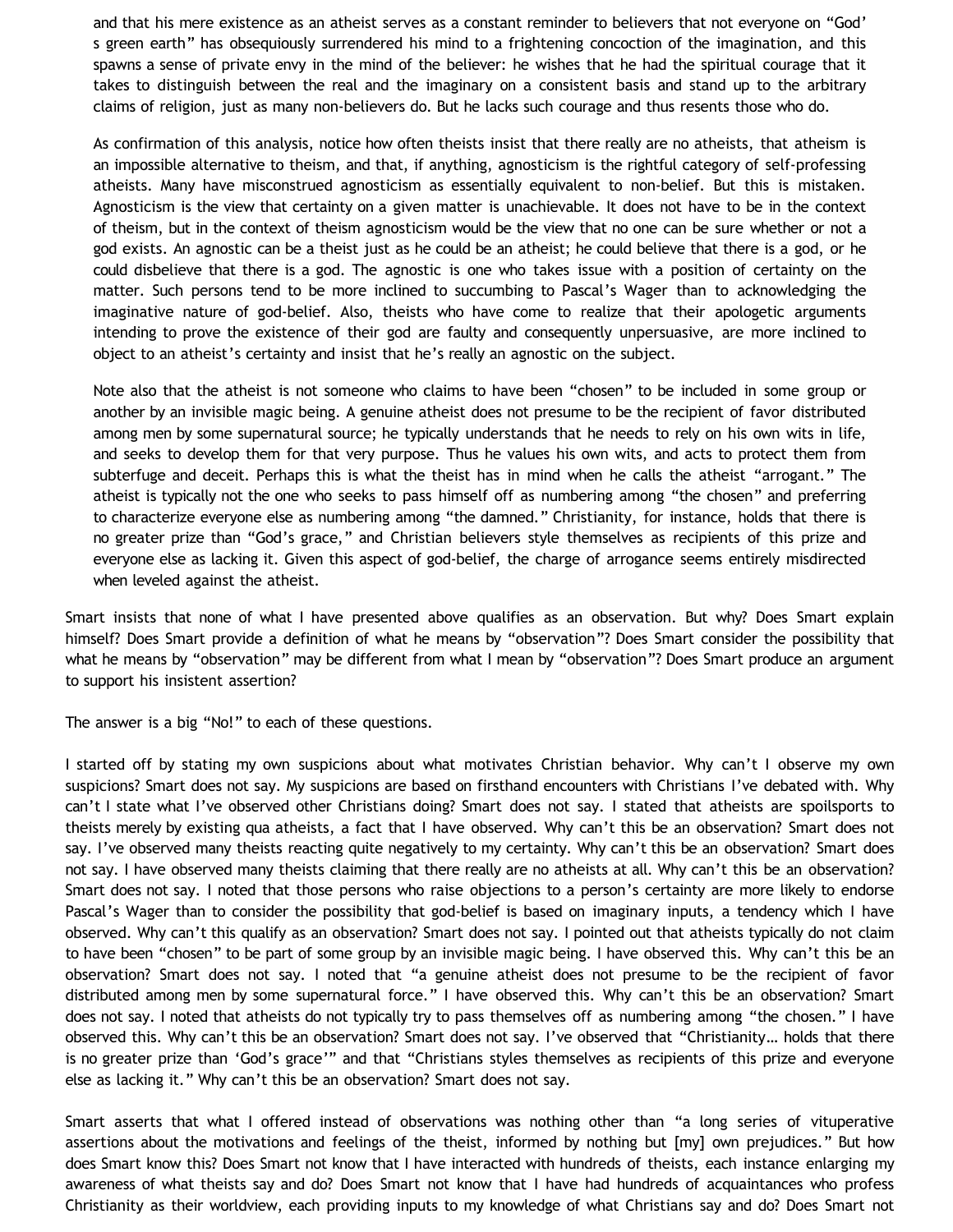know that I myself was once a professing Christian, years ago back in my misguided youth, unaware of rational philosophy, a firsthand experience as a Christian providing ample inputs on what Christians say and do? Does Smart distinguish between "prejudices" and evidence? If so, is he immune to his own prejudices in evaluating what atheists say and do? Smart is the one who is accusing atheists of arrogance, not I. Is he not saying that, in his experience (as opposed to merely what his "prejudices" tell him) that there are atheists who expect Christians to observe their own " presuppositions and criteria" in defending their faith beliefs?

Smart seems to be the perfect useful idiot, a person who willfully falls on the very sword he uses to slash at others, however ineffectually.

by Dawson Bethrick

Labels: ["Arrogance"](http://bahnsenburner.blogspot.com/search/label/%22Arrogance%22), [Christian Psychopathy](http://bahnsenburner.blogspot.com/search/label/Christian%20Psychopathy)

*posted by Bahnsen Burner at [10:00 AM](http://bahnsenburner.blogspot.com/2010/06/response-to-david-smart-on-arrogance.html)*

#### **8 Comments:**

[Justin Hall](http://www.blogger.com/profile/17804641315202800289) said...

Google translate is good for translating between Indo-European languages, however for Chinese to English, uh not so good. I dont think the poster above meant to say "Where the scars! I'm sorry you do not shout!".

#### [June 19, 2010 8:50 PM](http://bahnsenburner.blogspot.com/2010/06/456381674849755092)

#### [openlyatheist](http://www.blogger.com/profile/03799132607816184980) said...

Mr. Smart is a projectionist of the highest order. His repetitive preoccupation with the "arrogance" of atheism is part of an approach that seems to dominate the tactics of presuppositionalist apologists; namely, accusing their opponents of a crime just before attempting to pull off that crime themselves.

If one reads this blog, I think they'd notice an abundance of material on the role of perception in the process of concept formation. Perception is not far removed from "observation." In fact, I think Smart would be hard pressed to find any sentence published on this blog that is not related in some way to observation.

But Smart also seems preoccupied with discouraging others from reading in general. Imagine the outrage from presups if I hosted a blog dedicated to critiquing their apologetics while simultaneously declaring their books too "laborious" to read.

Accusations of verbosity, followed by demands for "succinct perspicuity?" What bullshit.

#### [June 20, 2010 12:57 AM](http://bahnsenburner.blogspot.com/2010/06/279302472101261260)

[Justin Hall](http://www.blogger.com/profile/17804641315202800289) said...

The arrogance of a group that claims persecution when their attempts to persecute are thwarted, leaves me without words to describe the degree of their arrogance.

[June 20, 2010 8:01 AM](http://bahnsenburner.blogspot.com/2010/06/3964596133262594189)

[Jay](http://www.blogger.com/profile/09604208085934821426) said...

When you were a professing Christian, were you involved with presuppositionalism?

#### [June 20, 2010 1:26 PM](http://bahnsenburner.blogspot.com/2010/06/1825669012428870936)

[Bahnsen Burner](http://www.blogger.com/profile/11030029491768748360) said...

Thanks for your comments, everyone.